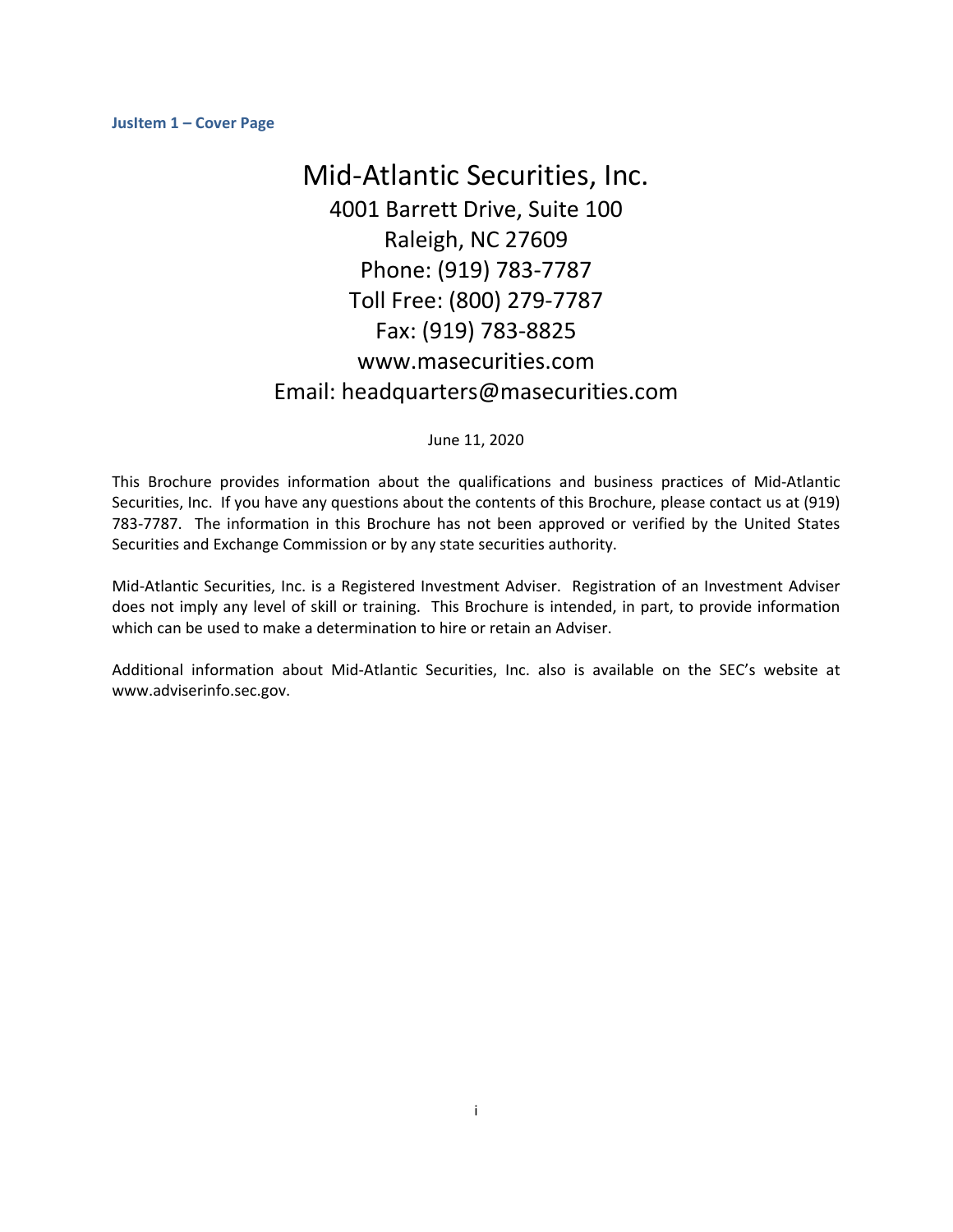## **Item 2 – Material Changes**

Since our last annual brochure dated March 2020, we have made the following material change to our brochure:

 The firm received a Paycheck Protection Program ("PPP") loan as a part of the economic relief provided under the Coronavirus Aid, Relief, and Economic Security (CARES) Act. See item 18 for more information

We will provide you with a new Brochure as necessary based on changes or new information, at any time, without charge. Our Brochure may be requested by contacting us at our main number above.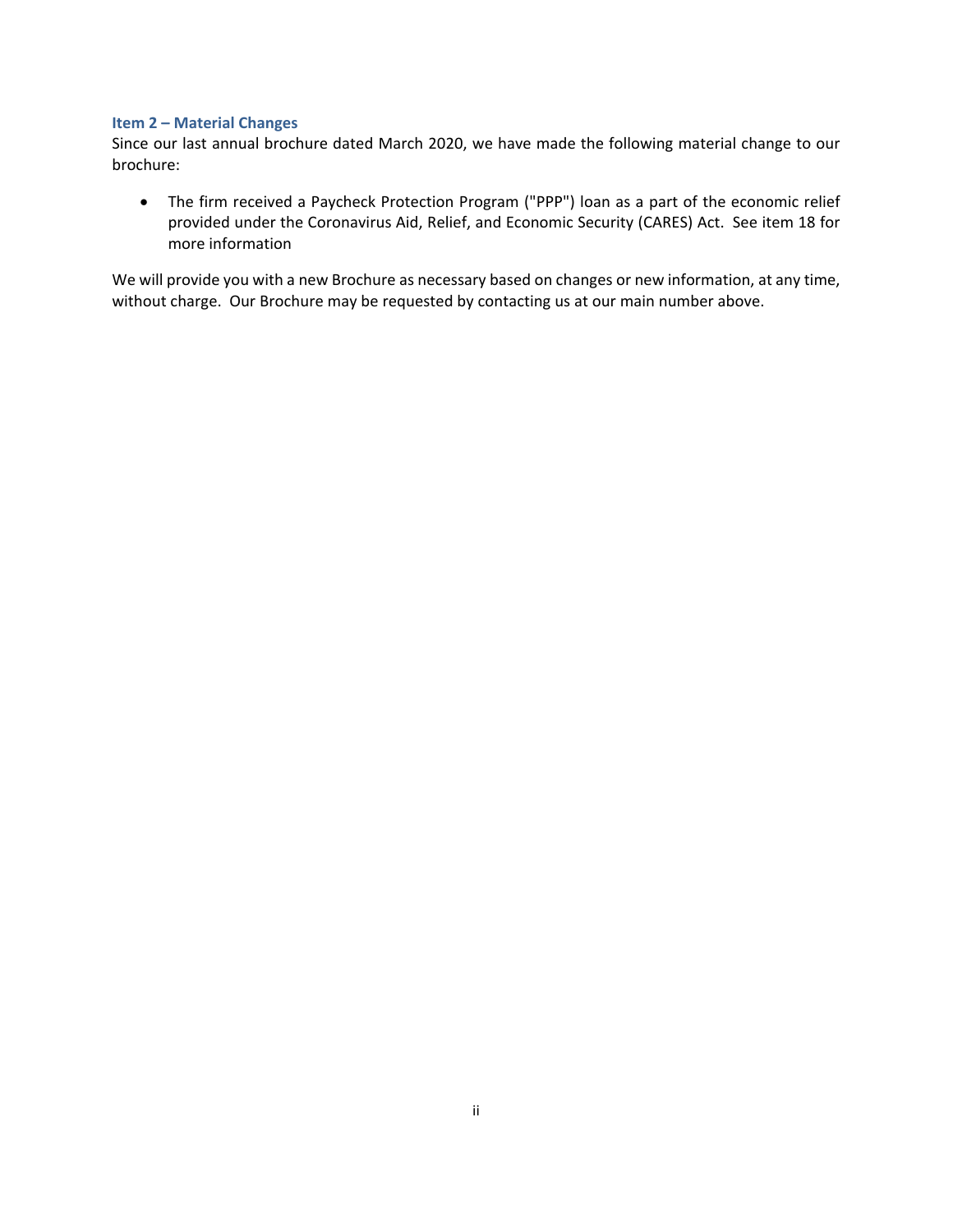# **Item 3 - Table of Contents**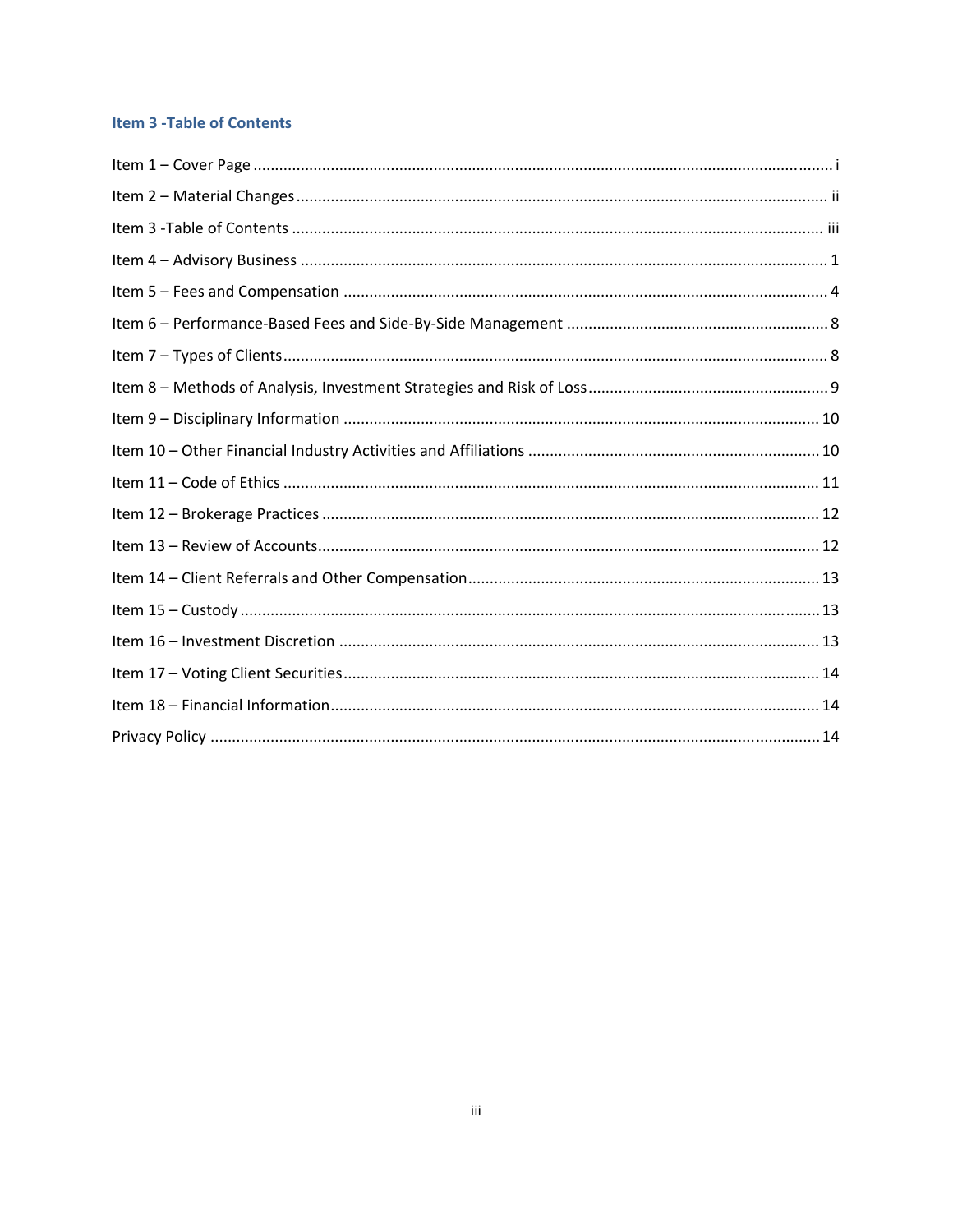## **Item 4 – Advisory Business**

Mid‐Atlantic Securities, Inc. ("MAS") was established as a Registered Investment Adviserin 1987. James B. Glover, Jr. is the CFO and FINOP of MAS and is a 35% owner. John F. Nash is the CEO and President of MAS and is a 35% owner. Minority owners include Charles Hunter, III and John Zaleski, as well as, Rosilyn Overton and Donald Brown through Brown and Overton Partnership.

Mid‐Atlantic Securities ("MAS") offers the following advisory programs:

- I. Financial Planning
- II. Retirement Plan Advisory Services
- III. Raymond James sponsored programs
	- 1. Raymond James Financial Opportunity Account ("Opportunity")
	- 2. Ambassador Account Program ("Ambassador")
	- 3. Freedom Account Program ("Freedom")
	- 4. Raymond James Consulting Services
	- 5. American Funds Model Portfolios Program
	- 6. Raymond James Research Portfolios Program

## **I. FINANCIAL PLANNING:**

MAS provides advice in the form of a Financial Plan. Clients purchasing thisservice will be provided with a detailed financial plan designed to achieve their stated financial goals and objectives. An agreement with MAS is signed prior to the development of the plan which determines the fees and states the terms of the arrangement. In general, the financial plan will address any or all of the following areas of concern:

- **PERSONAL**: Family records, budgeting, personal liability, estate information and financial goals.
- **TAX & CASH FLOW**: Income tax and spending analysis and planning for past, current and future years. MAS will illustrate the impact of various investments on a client's current income tax and future tax liability.
- **DEATH & DISABILITY**: Cash needs at death, income needs of surviving dependents, estate planning and disability income analysis.
- **RETIREMENT**: Analysis of current strategies and investment plans to help the client achieve his or her retirement goals.
- **INVESTMENTS**: Analysis of investment alternatives and their effect on a client's portfolio. MAS gathers required information through in‐depth personal interviews. Information gathered includes a client's current financial status, future goals and attitudes towards risk. Related documents supplied by the client are carefully reviewed, including a questionnaire completed by the client, and a written report is prepared.

Should a client choose to implement the recommendations contained in the plan, MAS suggests the client work closely with his/her attorney, accountant, insurance agent, and/or stockbroker. Implementation of financial plan recommendations is entirely at the client's discretion.

# **II. Retirement Plan Advisory Services**

MAS provides advisory services to pension, 401(k), profit sharing and similar plans commonly known as ERISA (Employment Retirement Income Security Act) plans. These services may include: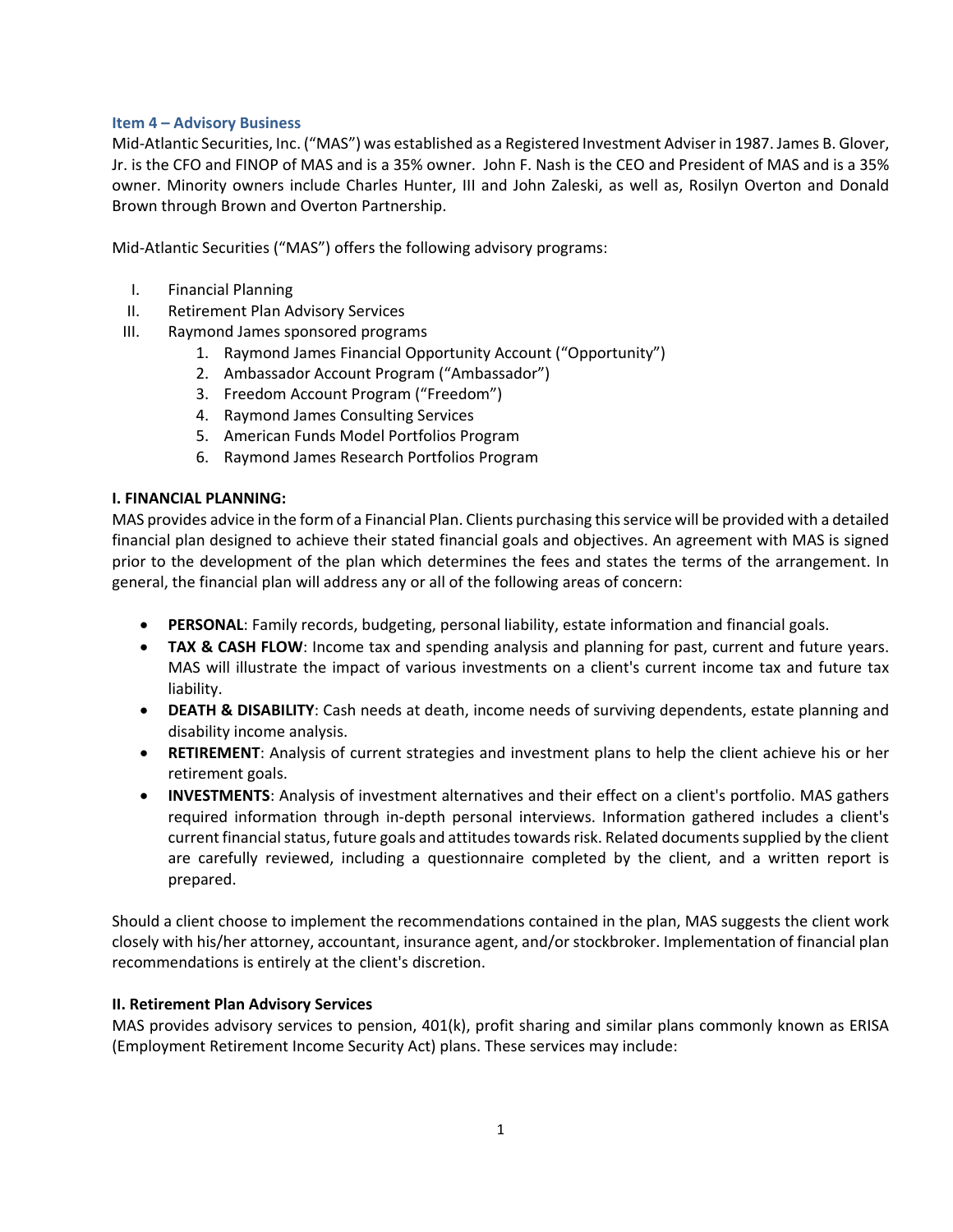- **Investment Policy Statement Preparation (IPS):** MAS will meet with the client (plan sponsor or trustee ‐ in person or over the telephone) to determine the client's investment needs and goals. A written IPS can be created, stating those needs and goals, encompassing a policy under which these goals are to be achieved. The IPS will also list the criteria for selection of investment vehicles and the procedures and timing interval for monitoring of investment performance.
- **Employee Communications:** For pension, profit sharing and 401(k) plan clients where participants exercise control over assets in their own account (self-directed plans), MAS provides support for plan participant through telephone conversations and education. The educational support and investment assistance will not provide plan participants with individualized, tailored investment advice or individualized, tailored asset allocation recommendations.

## **III. Raymond James Sponsored Programs**

MAS has entered into an agreement with Raymond James Financial Services ("RJFS"), pursuant to which RJFS provides advisory and/or other services with respect to the Programs summarized in this brochure. Clients of investment advisory accounts described herein are clients of MAS. RJFS provides advisory and/or other services to MAS with respect to all of the programs, but provides investment advice that is tailored to the needs of a particular client. Unless otherwise specified, the Clearing Agent will maintain custody of Client assets. The Clearing Agent qualifies as a "qualified custodian" as described by Rule 206(4)‐2 of the Investment Advisers Act. A full description of all services is provided in the account services agreement.

The wrap fee programs sponsored by Raymond James & Associates, Inc. (Raymond James) through its Asset Management Services and Raymond James Consulting Services Divisions provide discretionary or non‐ discretionary investment advisory services to clients that choose one or more of the programs described below.

Asset Management Services (AMS), a division of Raymond James, sponsors the following wrap fee programs:

- 1. Raymond James Financial Opportunity Account ("Opportunity")
- 2. Ambassador Account Program ("Ambassador")
- 3. Freedom Account Program ("Freedom", "Freedom Foundation" & "Freedom UMA")
- 4. Raymond James Consulting Services
- 5. American Funds Model Portfolios Program
- 6. Raymond James Research Portfolios Program

**Please see the respective manager's Disclosure Document (ADV Disclosures) and/or Raymond James program disclosure document for a description of the services and for fee information.** Unless otherwise stated, as a condition for managing accounts, clients shall invest not less than \$100, 000.

## **SUMMARY OF PERTINENT RAYMOND JAMES PROGRAMS**

## **1. Raymond James Financial Opportunity Account ("Opportunity")**

# **2. Ambassador Account Program ("Ambassador")**

Opportunity and Ambassador accounts allow selected financial advisors to manage clients' portfolios on a wrap fee basis in accordance with the clients' objectives. Raymond James will enter into a client account agreement with the client, under which Raymond James will provide brokerage, custody and related services to the client accounts. Raymond James does not determine suitability of advice for any client. MAS is responsible for all advice and suitability of such advice regarding these accounts. A full description of all services is provided in the account services agreement.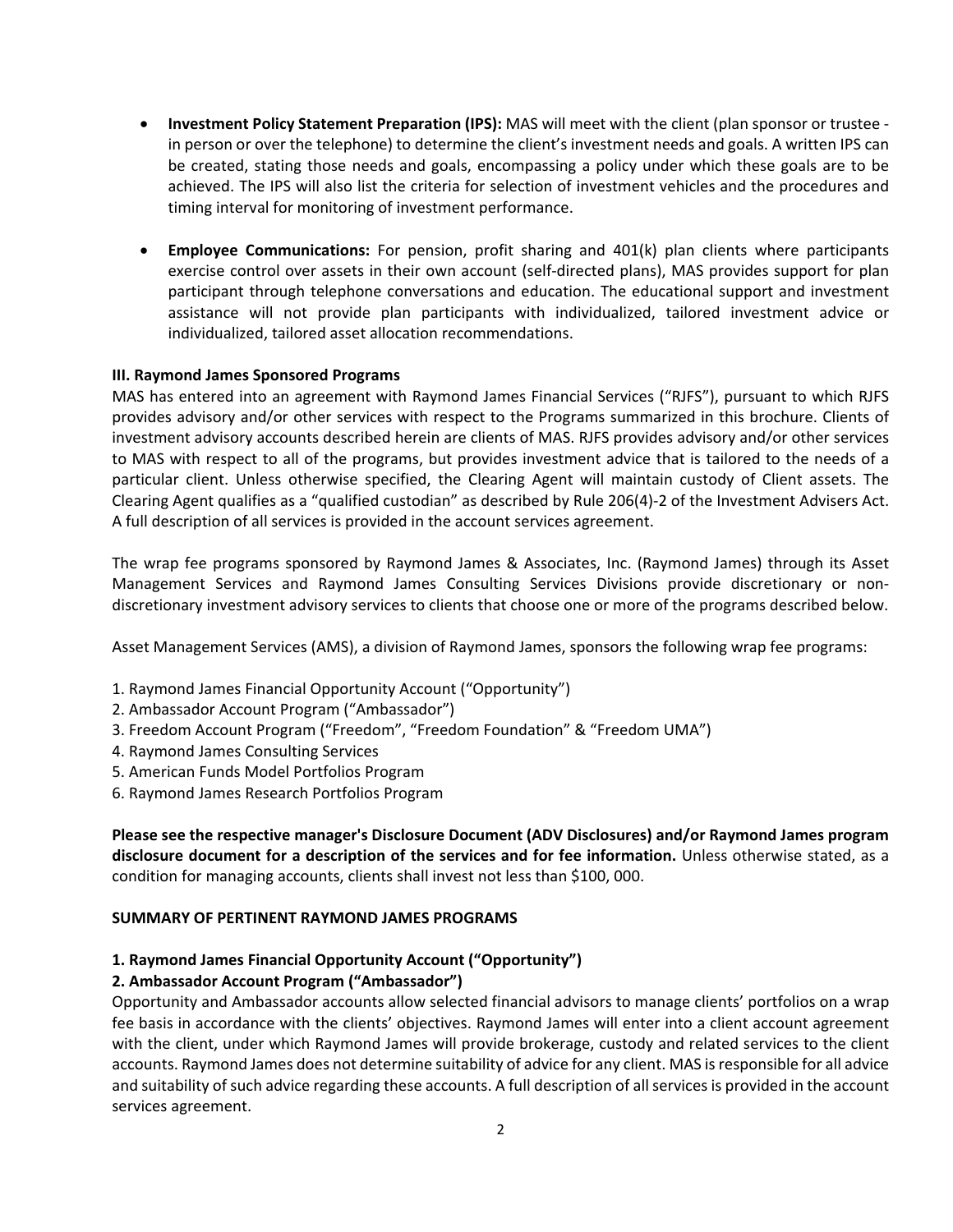## **3. Freedom Account Program ("Freedom", "Freedom Foundation" & "Freedom UMA")**

Clients may select one or more asset allocation portfolio strategies consisting of either mutual funds or exchange‐ traded funds. Freedom Accounts are managed on a discretionary basis by the AMS Investment Committee, which develops the portfolio asset allocation, selects the underlying funds populating the respective model strategy and annually rebalances the client's account to the original allocation. Freedom offers six investment strategies, including Aggressive Equity, Growth Equity, Balanced with Growth, Balanced, Conservative Balanced and Conservative portfolios.

## **4. Raymond James Consulting Services**

Raymond James Consulting Services provides investment advisory services to both retail clients (in general, smaller accounts of individuals, IRA's, trusts and employee benefit plans) and institutional clients (in general, larger accounts of corporate pension plans, public funds, foundations and other tax-exempt entities, and registered investment companies).

Although Raymond James Consulting Services generally exercises investment discretion for each account that it advises, the portfolio composition within the same investment objective may, at any given time, differ as to stocks, industries, and cash levels. As a result, the performance of an account within a particular investment objective may differ from other accounts within that same investment objective. Clients should not expect that the performance of their portfolios will be identical to that of the Raymond James Consulting Services average for that investment objective. These differences in portfolio composition are attributable to a variety of factors, including, but not limited to, the type of account (*e.g.*, retail or institutional), client's restrictions and guidelines, and significant account activity (e.g., significant number of contributions and/or withdrawals).

There generally is a minimum investment of \$100,000 for all equity and balanced accounts, and \$200,000 for most fixed income accounts, although smaller accounts may be accepted based on the specific circumstances of an account.

## **5. American Funds Model Portfolios Program**

The American Funds Model Portfolios Program ("American Funds Program") is a mutual fund advisory service that provides clients the opportunity to allocate assets among various asset classes that cover a variety of investment objectives (each an American Funds "Model"). Similar to the Freedom program, the American Funds Program is an asset allocation‐based mutual fund investment program. However, unlike the Freedom program where the Investment Committee establishes the asset allocation and selects the Funds for investment, the American Funds Program invests exclusively in American Funds mutual.

## **6. Raymond James Research Portfolios Program**

As sponsor of the Raymond James Research Portfolios ("RJRP") Program, Raymond James provides certain investment disciplines (the "Discipline(s)") developed by the AMS Investment Committee ("Investment Committee"). Each available Discipline is developed based on research services provided by Raymond James' equity and fixed income capital markets divisions. Launched in March 2016, the only discipline available through the RJRP Program currently is the Equity Income portfolio, although the Investment Committee anticipates that additional portfolio options will be added to the program over time, including portfolios comprised of fixed income securities as well as additional equity‐based portfolios.

MAS currently may manage client assets on a discretionary or non-discretionary basis. As of December 31, 2019, MAS held discretionary assets under management of \$95,742,000 and non‐discretionary assets of \$98,697,000.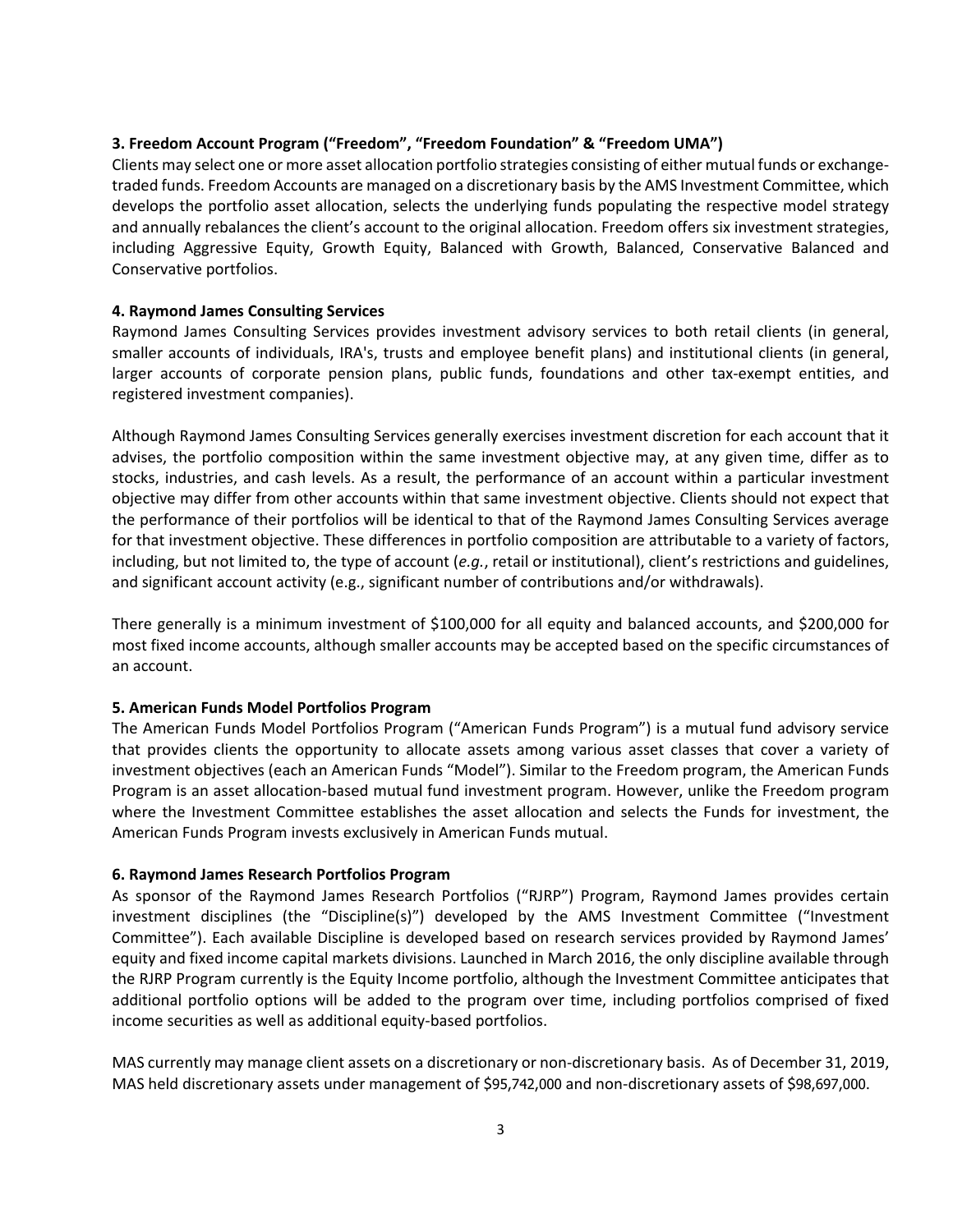## **Item 5 – Fees and Compensation**

The specific manner in which fees are charged by MAS is established in a client's written agreement with MAS. Mid‐Atlantic Securities ("MAS") offers the following advisory programs:

- I. Financial Planning
- II. Retirement Plan Advisory Services
- III. Raymond James sponsored programs
	- 1. Raymond James Financial Opportunity Account ("Opportunity")
	- 2. Ambassador Account Program ("Ambassador")
	- 3. Freedom Account Program ("Freedom", "Freedom Foundation" & "Freedom UMA")
	- 4. Raymond James Consulting Services
	- 5. American Funds Model Portfolios Program
	- 6. Raymond James Research Portfolios Program

# **I. FINANCIAL PLANNING:**

Financial planning fees will be charged on an agreed upon fixed fee, ranging from \$1,000 to \$10,000, or an hourly basis, ranging from \$175 to \$275 per hour, depending on the nature and complexity of each client's circumstances. An estimate for total hours will be determined at the start of the advisory relationship. Up to 50% of the estimated fee is due upon signing the advisory agreement, with the balance (based on actual hours) due upon presentation of the plan to the client. Typically, the work will be presented to the client within 90 days of the contract date, provided that all information needed to prepare the work has been promptly provided by the client. Financial Planning fees are negotiable and are payable to Mid‐Atlantic Securities, Inc.

**ACCOUNT TERMINATION POLICY:** Accounts will be terminated immediately upon receipt of a written request by the client. The client will be refunded a portion of the fee based upon a calculation of any unused fees at the time of termination.

# **II. Retirement Plan Advisory Services**

Fees for Retirement Plan Advisory Services will be based on plan assets under management with a maximum fee of .50%. Fees are charged in advance of service. Fees are based on the value of account and are calculated as the total market value of the account as shown on the client custodial statement.

# **III. Raymond James Sponsored Programs**

All fees are separate fees and paid directly to the program sponsor, who then remits a portion of the fee to MAS.

Asset Management Services (AMS), a division of Raymond James, sponsors the following wrap fee programs:

- 1. Raymond James Financial Opportunity Account ("Opportunity")
- 2. Ambassador Account Program ("Ambassador")
- 3. Freedom Account Program ("Freedom", "Freedom Foundation" & "Freedom UMA")
- 4. Raymond James Consulting Services
- 5. American Funds Model Portfolios Program
- 6. Raymond James Research Portfolios Program

**Clients will receive a copy of the Raymond James wrap fee brochure. Please see the respective manager's Disclosure Document (Wrap Fee Brochure) and/or Raymond James program disclosure document for a**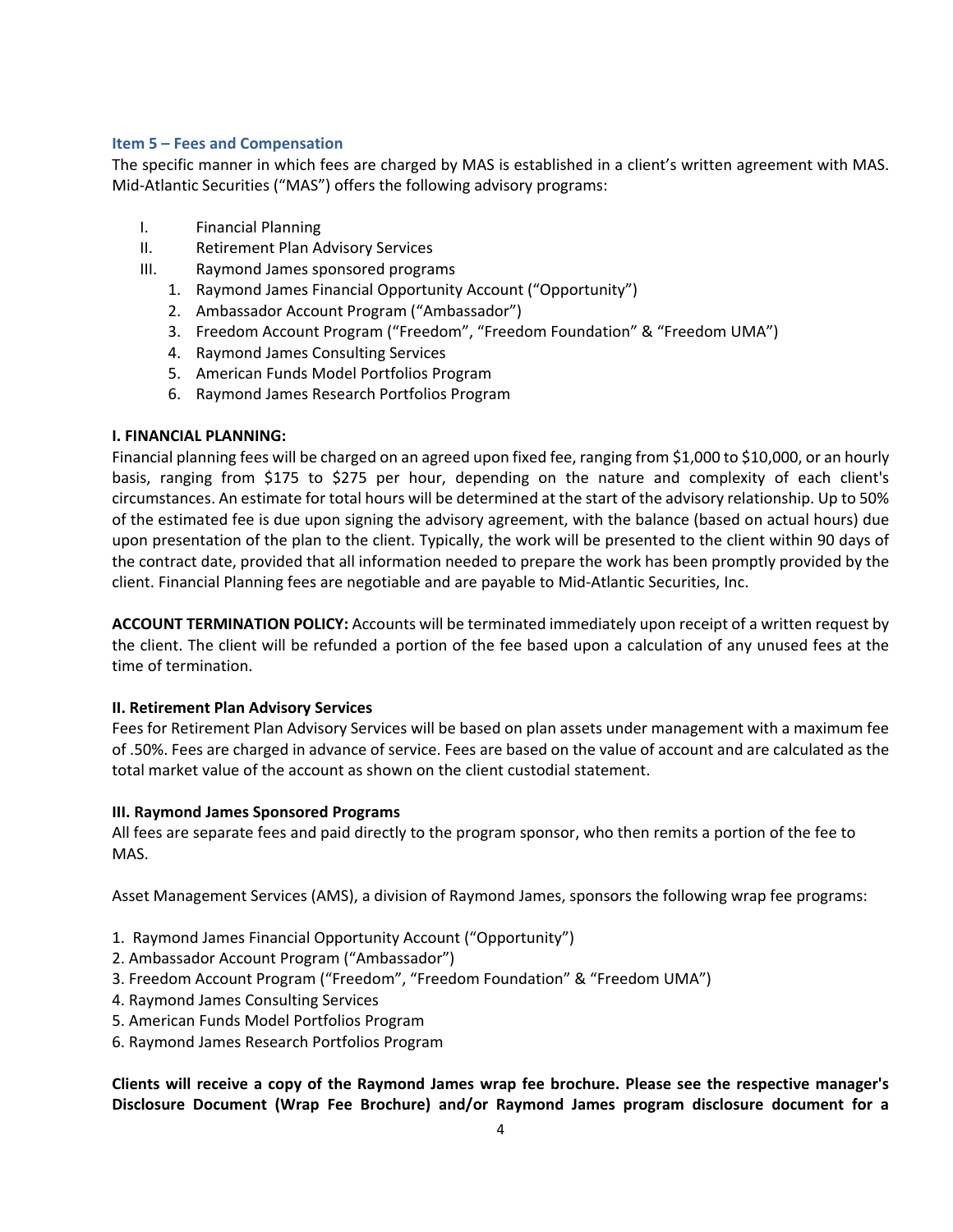**description of the services and for fee information.** Please refer to fee details below for a general description of advisory fees.

#### **1. Raymond James Financial Opportunity Account ("Opportunity")**

Opportunity accounts allow selected financial advisors to manage clients' portfolios on a wrap fee basis.

| Minimum Fees: | Asset Management Services Administrative Fee: \$100.00           |
|---------------|------------------------------------------------------------------|
|               | Raymond James Correspondent Services Administrative Fee: \$72.50 |

| Fee Schedule:                  |                     |
|--------------------------------|---------------------|
| <b>Account Value</b>           | <b>Advisory Fee</b> |
| Up to \$1 Million              | 2.25%               |
| \$1 Million up to \$2 Million  | 2.00%               |
| \$2 Million up to \$5 Million  | 1.75%               |
| \$5 Million up to \$10 Million | 1.50%               |
| \$10 Million and up            | 1.25%               |
|                                |                     |

Commissions or fees charged may be higher than those otherwise available if the services were provided separately for a discrete fee or if an investment advisor were to select brokerage and negotiate commissions in the absence of the extra consulting service provided. All advisory fees and commissions are subject to negotiation depending on a range of factors including, but not limited to, account size and overall range of services requested. Clients should consider the value of the additional consulting services when making such comparisons. The combination of custodial, consulting and brokerage services may not be available separately or may require multiple accounts, documentation and fees. In addition, certain advisors may not be available to certain clients outside the consulting relationship because of minimum account sizes, fee schedules, geographic availability or other factors.

## **2. Ambassador Account Program ("Ambassador")**

Ambassador accounts allow selected financial advisors to manage clients' portfolios on a wrap fee basis.

| Fee Schedule:                  |                     |
|--------------------------------|---------------------|
| <b>Account Value</b>           | <b>Advisory Fee</b> |
| Up to \$1 Million              | 2.25%               |
| \$1 Million up to \$2 Million  | 2.00%               |
| \$2 Million up to \$5 Million  | 1.75%               |
| \$5 Million up to \$10 Million | 1.50%               |
| \$10 Million and up            | 1.25%               |

Commissions or fees charged may be higher than those otherwise available if the services were provided separately for a discrete fee or if an investment advisor were to select brokerage and negotiate commissions in the absence of the extra consulting service provided. All advisory fees and commissions are subject to negotiation depending on a range of factors including, but not limited to, account size and overall range of services requested. Clients should consider the value of the additional consulting services when making such comparisons. The combination of custodial, consulting and brokerage services may not be available separately or may require multiple accounts, documentation and fees. In addition, certain advisors may not be available to certain clients outside the consulting relationship because of minimum account sizes, fee schedules, geographic availability or other factors.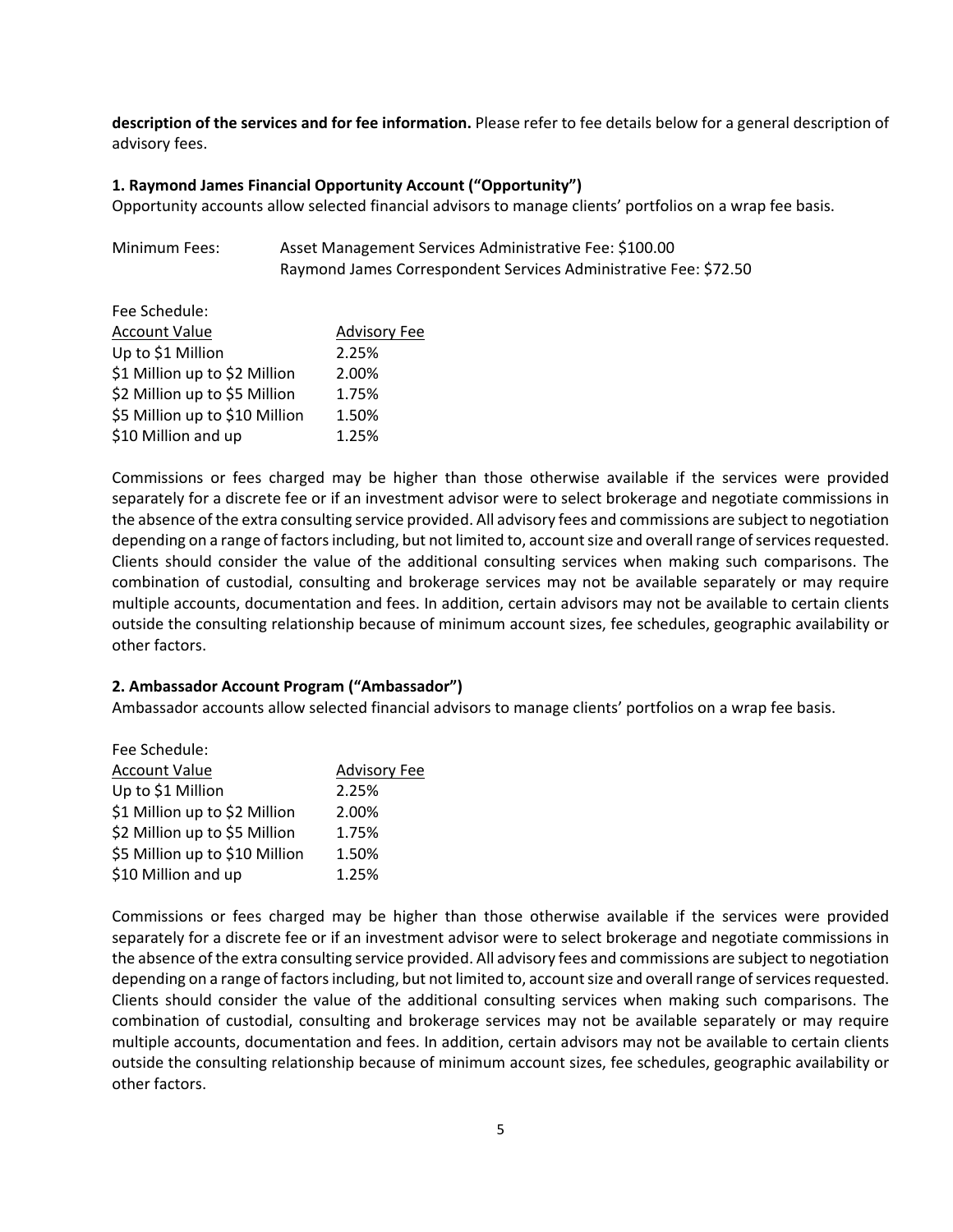# **3. Freedom Account Program ("Freedom", "Freedom Foundation" & "Freedom UMA")**

The advisory fees for Freedom accounts are as follows (all fees are incremental):

|                     |                                | All Strategies |               |
|---------------------|--------------------------------|----------------|---------------|
|                     | <b>UMA Fee Schedule:</b>       | Except         |               |
| <b>Advisory Fee</b> | <b>Account Value</b>           | Institutional  | Institutional |
| 2.25%               | Up to \$1 Million              | 2.60%          | 2.50%         |
| 2.00%               | \$1 Million up to \$2 Million  | 2.35%          | 2.25%         |
| 1.75%               | \$2 Million up to \$5 Million  | 2.10%          | 2.00%         |
| 1.50%               | \$5 Million up to \$10 Million | 1.85%          | 1.75%         |
| 1.25%               | \$10 Million and up            | 1.60%          | 1.50%         |
|                     |                                |                |               |

## **4. Raymond James Consulting Services**

|                                | <b>Equity Balanced and</b><br><b>ETF Disciplines</b> | <b>Fixed Income</b><br><b>Disciplines</b> | <b>Laddered Bonds &amp;</b><br><b>ST Conservative</b><br>Fixed Inc. |
|--------------------------------|------------------------------------------------------|-------------------------------------------|---------------------------------------------------------------------|
| <b>Account Value</b>           | <b>Advisory Fee</b>                                  | <b>Advisory Fee</b>                       | <b>Advisory Fee</b>                                                 |
| Up to \$1 Million              | 2.75%                                                | 2.55%                                     | 2.45%                                                               |
| \$1 Million up to \$2 Million  | 2.50%                                                | 2.30%                                     | 2.20%                                                               |
| \$2 Million up to \$5 Million  | 2.25%                                                | 2.05%                                     | 1.95%                                                               |
| \$5 Million up to \$10 Million | 2.00%                                                | 1.80%                                     | 1.70%                                                               |
| \$10 Million and up            | 1.75%                                                | 1.55%                                     | 1.45%                                                               |

## **5. American Funds Model Portfolios Program**

| <b>Account Value</b>           | <b>Advisory Fee</b> |
|--------------------------------|---------------------|
| Up to \$1 Million              | 2.25%               |
| \$1 Million up to \$2 Million  | 2.00%               |
| \$2 Million up to \$5 Million  | 1.75%               |
| \$5 Million up to \$10 Million | 1.50%               |
| \$10 Million and up            | 1.25%               |

## **6. Raymond James Research Portfolios Program**

| Fee-Based Relationship Value   | <b>Annual Rate</b> |
|--------------------------------|--------------------|
| Up to \$1 million              | 2.60%              |
| \$1 million up to \$2 million  | 2.35%              |
| \$2 million up to \$5 million  | 2.10%              |
| \$5 million up to \$10 million | 1.85%              |
| \$10 million and up            | 1.60%              |

There is a minimum investment of \$100,000 for all RJRP program accounts.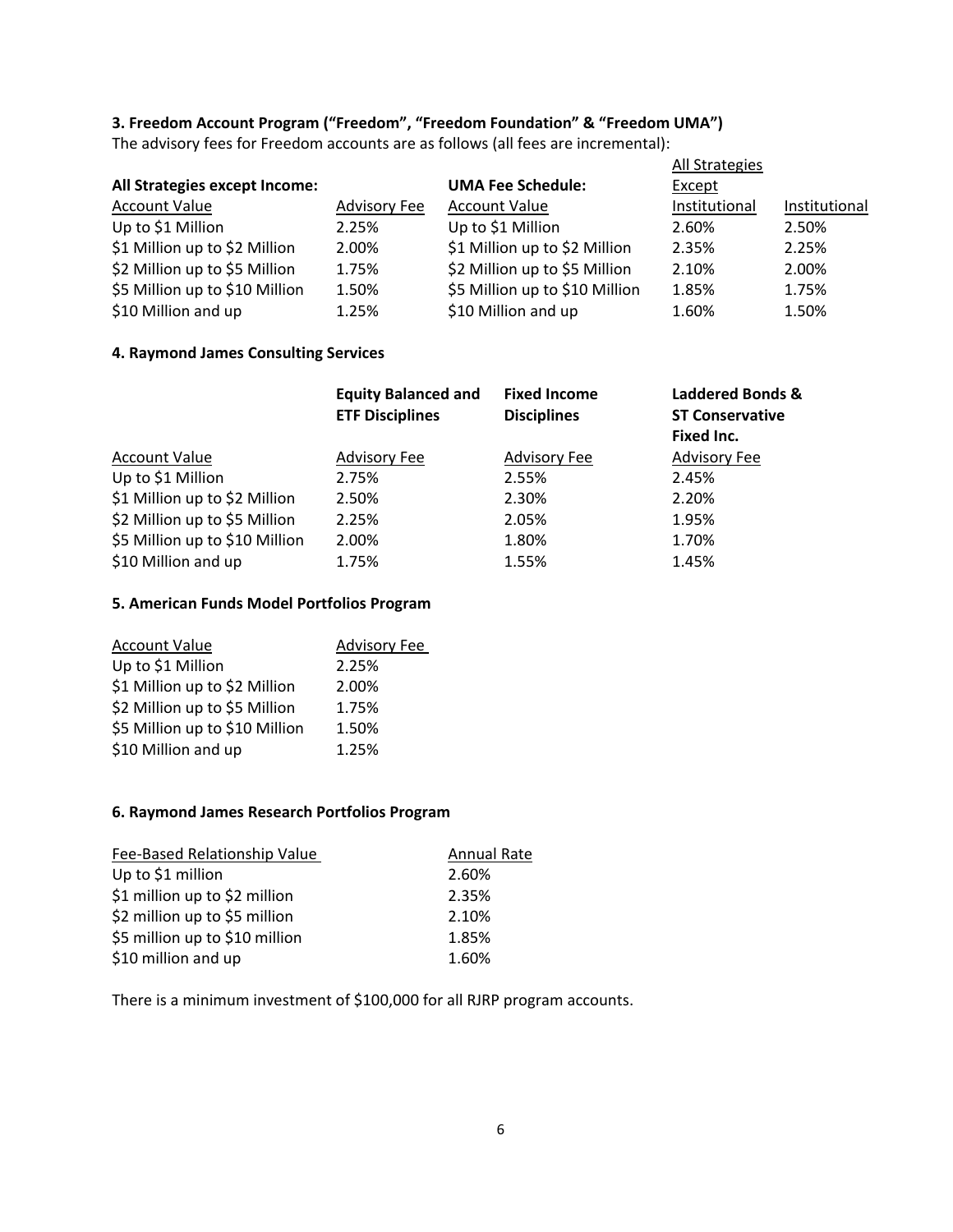#### **Fee Details for all Raymond James Sponsored Programs**

Raymond James Sponsored accounts are charged an all-inclusive "wrap fee" on Program Assets that cover advisory, execution, custodial and reporting services on assets. Fees are not deemed to be separate fees for this service. All fees listed above are charged in advance of service. Fees are based on the value of account and are calculated as the total market value of the account as shown on the client custodial statement. Although the fees listed above are "default" fees of Raymond James and may be higher than the industry standard asset management fee, they are negotiable. The actual fee for your account will be listed on your Investment Management Agreement. If the firm is assessed a transactions fee or custody and clearing fee, such fee will be passed on to the client at cost.

The initial fee payment is due in full on the date the client's account is accepted and opened (the "Opening Date") and will be based on the asset value of the account on that date. The period for which such payment will be made under the MAS program will run from the Opening Date through the last day of the full calendar quarter (the "Initial Fee Period") and will be prorated as appropriate. Thereafter, the quarterly fee is based on the Program account asset value on the last day of the previous calendar quarter and is payable quarterly in advance of service.

The client will maintain or deposit sufficient funds in the account to cover payment of all fees authorized by the contract, and the client authorizes Raymond James to debit the account balances or redeem money market fund shares in the amount equal to the fee that is due. Raymond James will remit a portion of the fee to MAS. If there are not funds to cover the fees, then the firm will liquidate assets to cover fees. The client will receive an invoice from MAS prior to debiting their account. The invoice will explain in detail the calculation used to determine the amount of the fee to be debited.

Although MAS believes its fees are reasonable in light of the services provided, clients should be aware that such fees may be more or less than the fees and commissions associated with brokerage services purchased separately. Raymond James Sponsored accounts are charged an all-inclusive "wrap fee" on Program Assets that cover advisory, execution, custodial and reporting services on assets. The comparison is dependent upon a number of factors, including the frequency of brokerage activity in the client's account, the size of the account under management, and any negotiated fee arrangements with respect to the account. An investor should consider these factors prior to opening an account.

**ACCOUNT TERMINATION POLICY:** A full refund will be provided without penalty if the client terminates the contract within 5 business days of signing with the Company. Accounts will be terminated upon receipt of a written request by the client. The client is entitled to a refund of any unused fees at the time of termination. The prorated fees are refunded by the program sponsor.

Upon written receipt of notice to terminate its Client Agreement with any of MAS investment advisory Programs, and unless specific transfer instructions are received, MAS and its agent will, in an orderly and efficient manner, proceed with liquidation of the Client's account. There will not be a charge by us for such redemption; however, the Client should be aware that certain mutual funds impose redemption fees as stated in each company's fund prospectus in certain circumstances. Clients must keep in mind that the decision to liquidate security issues or mutual funds may result in tax consequences that should be discussed with the client's tax advisor.

Factors that may affect the orderly and efficient manner would be size and types of issues, liquidity of the markets, and market makers' abilities. Should the necessary securities' markets be unavailable and trading suspended, efforts to trade will be done as soon as possible following their reopening. Due to the administrative processing time needed to terminate Client's investment advisory service and communicate the instructions to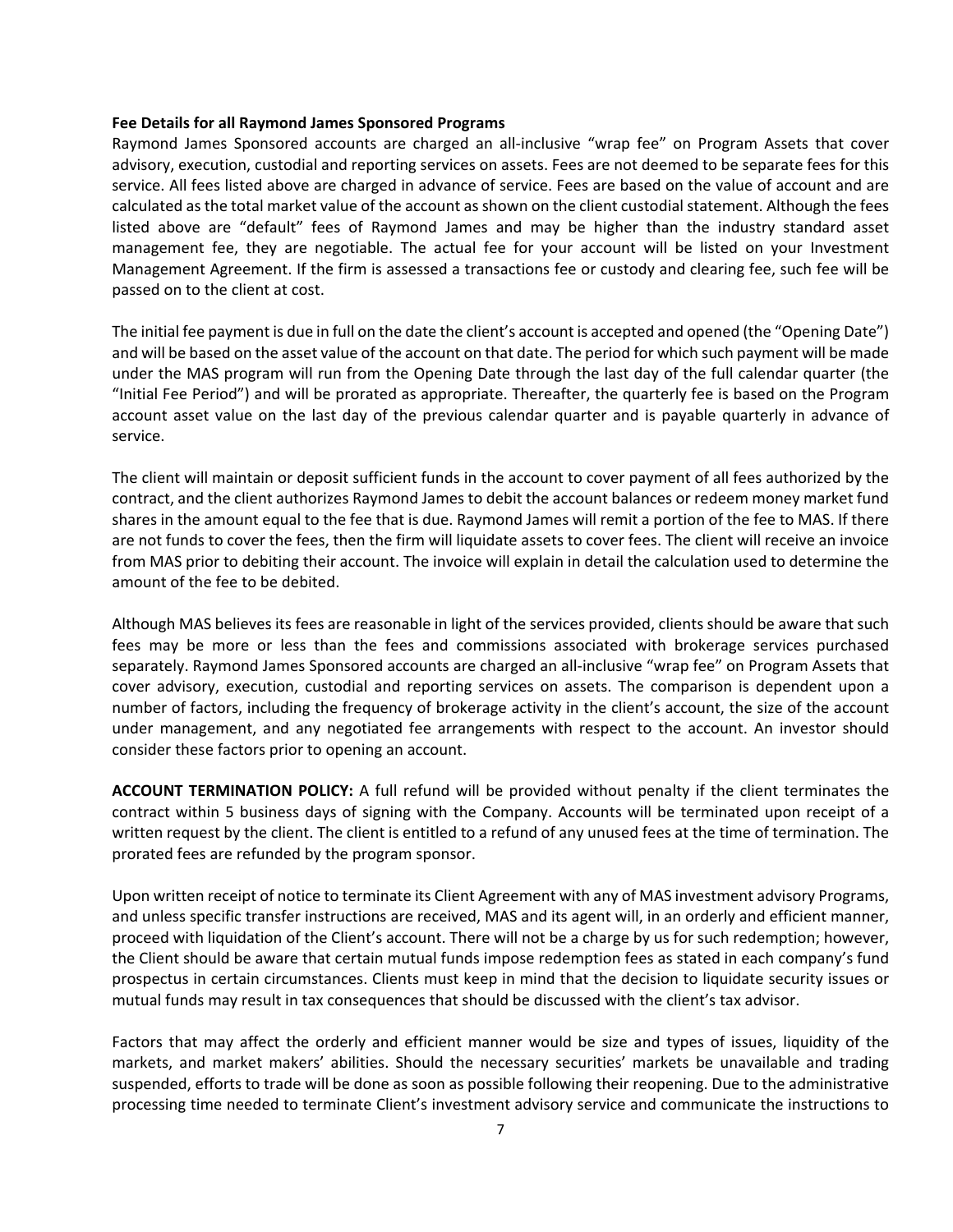Client'sinvestment advisor, **termination ordersreceived from clients are not market orders; it may take several business days under normal market conditions to process Client's request. During this time, Client's account is subject to market risk.** MAS and its agent are not responsible for market fluctuations of the Client's Account from time of written notice until complete liquidation. All efforts will be made to process the termination in an efficient and timely manner.

Clientsshould review all Raymond James Program or respective advisory disclosure documentsfor any additional information related to account terminations.

#### **General Fee Information**

Other fees include costs associated with any dealer markups and odd lot differentials, transfer taxes, exchange fees mandated by the Securities Exchange Act of 1934 and other charges imposed by law with regard to any account transactions; offering discounts; IRA fees; redemption fees, exchange fees or similar fees imposed in connection with any mutual fund transaction. Client acknowledges that some or all of the mutual funds in which client invests may, as allowed under the Investment Company Act of 1940, pay fees to broker‐dealers with respect to the distribution of the mutual funds' shares. Such fees are described in mutual fund prospectuses. These fees, known as 12b-1 fees, are refunded to our clients by MAS.

Although MAS believes its fees are reasonable in light of the services provided, clients should be aware that such fees may be more or less than the fees and commissions associated with investment advisory and brokerage services purchased separately. Raymond James Sponsored accounts are charged an all‐inclusive "wrap fee" on Program Assets that cover advisory, execution, custodial and reporting services on assets. The comparison is dependent upon a number of factors, including the frequency of brokerage activity in the client's account, the size of the account under management, and any negotiated fee arrangements with respect to the account. An investor should consider these factors prior to opening an Advisory Account.

Advisors may suggest Mid‐Atlantic Securities broker‐dealer services to clients. Factors for such recommendation would be when transaction compensation is seen as a benefit to the client. For broker-dealer services, the Adviser or its associated persons receives compensation for such transactions, where such compensation is separate and distinct from Adviser's compensation related to its investment advisory services. Commissions paid to MAS for broker‐dealer services may be higher or lower than those obtainable from other brokers in return for those products and services. From time to time, associated persons of MAS may recommend that clients buy or sell securities or investment products that the Adviser also owns. In such circumstances, Adviser shall adhere to the Code of Ethics.

Item 12 further describes the factors that MAS considers in selecting or recommending broker‐dealers for client transactions and determining the reasonableness of their compensation.

## **Item 6 – Performance‐Based Fees and Side‐By‐Side Management**

MAS does not charge any performance‐based fees (fees based on a share of capital gains on or capital appreciation of the assets of a client).

#### **Item 7 – Types of Clients**

MAS provides portfolio management services to individuals, corporations and business entities, pension and profit‐sharing plans, charitable institutions, foundations, endowments, estates and trusts.

The Raymond James Financial Opportunity Account requires a minimum account size of \$25,000; the Ambassador Account Program requires a minimum account size of \$5,000 and the various account types that fall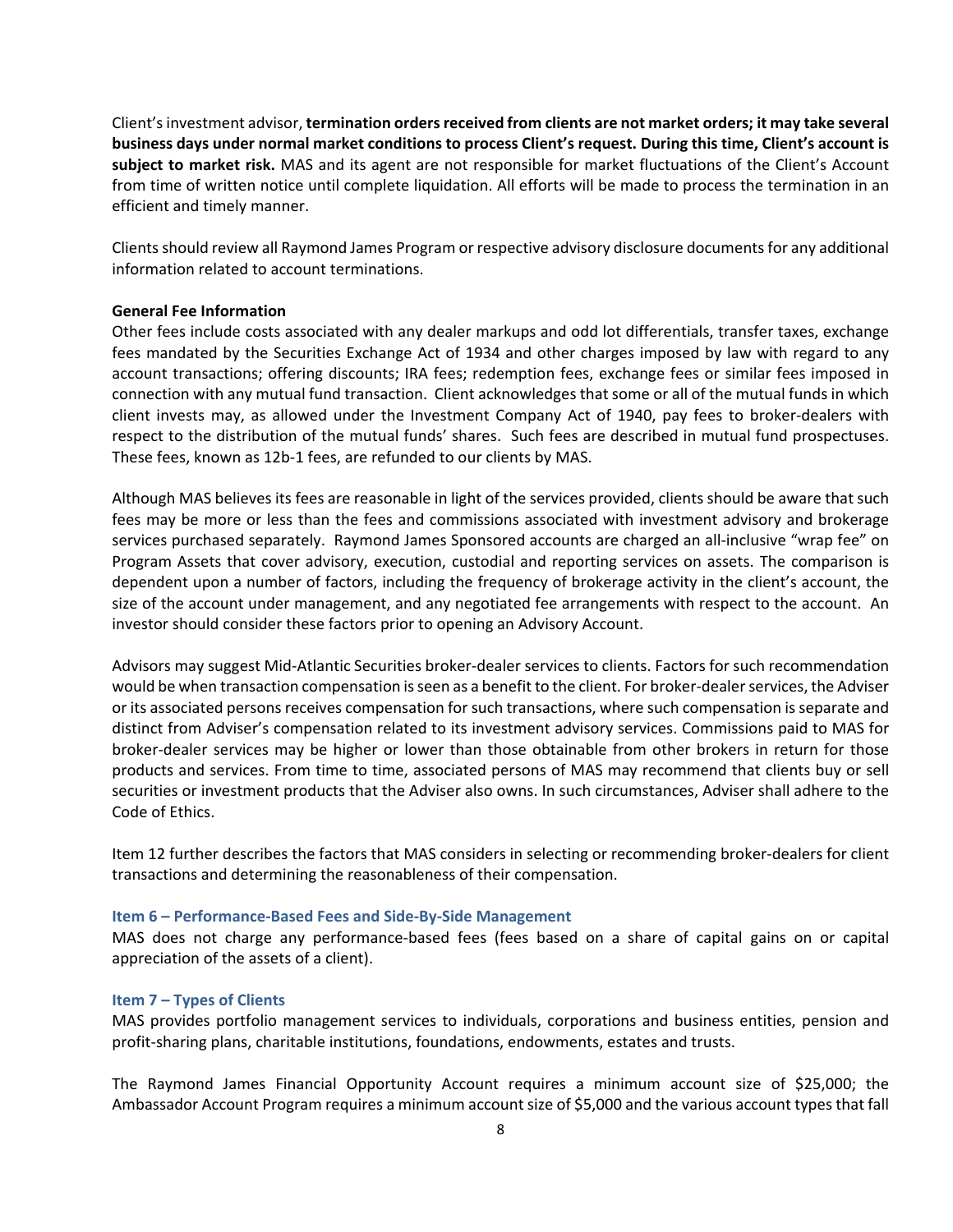under the Freedom Account Program require a minimum account size that ranges from \$5,000 to \$50,000, Freedom Foundation requires a minimum account size of \$5,000, Freedom UMA requires \$300,000 minimums; the Raymond James Research Portfolio requires a minimum accountsize of \$100,000; the American Fund Models require a minimum account size of \$5,000; and the Raymond James Consulting Services require a minimum account size of \$100,000 to \$500,000. MAS has the discretion to waive the account minimum in certain cases.

#### **Item 8 – Methods of Analysis, Investment Strategies and Risk of Loss**

Our investment strategy begins with an understanding of a client's financial goals. Advisors use demographic and financial information provided by the client to assess the client's risk profile and investment objectives in determining an appropriate plan for the client's assets. Investment strategies ordinarily include long‐ or short‐ term trading of stock portfolios, mutual funds, fixed income securities and margin transactions.

Investment recommendations are based on an analysis of the client's individual needs, and are drawn from research and analysis. Security analysis methods include fundamental analysis, technical analysis, charting and cyclical analysis. Information for this analysis is drawn from financial newspapers and magazines, inspections of corporate activities, research materials prepared by others, corporate rating services, annual reports, corporate filings, prospectuses and company press releases.

## **Investment Strategies**

**Long‐Term Trading** is designed to capture market rates of both return and risk. Frequent trading, when done, can affect investment performance, particularly through increased brokerage and other transaction costs and taxes.

**Short‐Term Trading**, Short sales, margin transactions, and options writing generally hold greater risk and clients should be aware that there is a material risk of loss using any of those strategies.

## **Material Risks Involved**

**Charting analysis** strategy involves using and comparing various charts to predict long and short‐term performance or market trends. The risk involved in solely using this method is that only past performance data is considered without using other methods to crosscheck data. Using charting analysis without other methods of analysis would be making the incorrect assumption that past performance will be indicative of future performance.

**Fundamental analysis** concentrates on factors that determine a company's value and expected future earnings. This strategy would normally encourage equity purchases in stocks that are undervalued or priced below their perceived value. The risk assumed is that the market will fail to reach expectations of perceived value.

**Technical analysis** attempts to predict a future stock price or direction based on market trends. The assumption is that the market follows discernible patterns and if these patterns can be identified then a prediction can be made. The risk is that markets do not alwaysfollow patterns and relying solely on this method may not work long term.

**Cyclical analysis** assumes that the markets react in cyclical patterns, once identified, can be leveraged to provide performance. The risks with this strategy are two-fold: 1) the markets do not always repeat cyclical patterns and 2) if too many investors begin to implement this strategy, it changes the very cycles they are trying to take advantage of.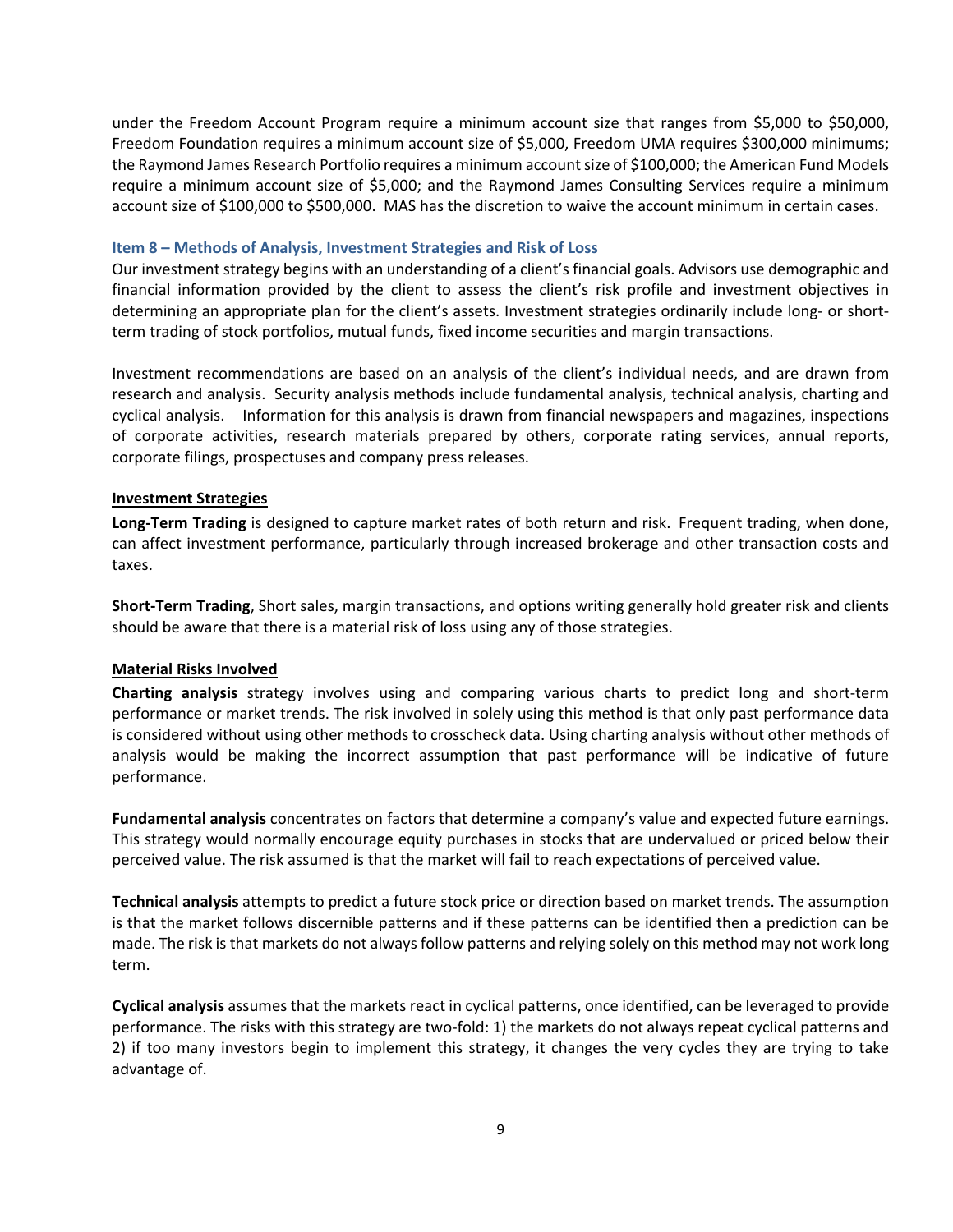It is important to note that investing in securities involves a risk that clients should be prepared to bear. For any risks associated with Investment Company products, please refer to the prospectusesfor additional details about these risks. Our investment approach constantly keeps the risk of loss in mind. These risks include, but are not limited to:

- Interest-rate Risk: Fluctuations in interest rates cause investment prices to fluctuate. For example, when interest rates rise, yields on existing bonds become less attractive, causing their market values to decline.
- Market Risk: The price of a security, bond, or mutual fund may drop in reaction to tangible and intangible events and conditions. Thistype of risk is caused by external factorsindependent of a security's particular underlying circumstances. For example, political, economic and social conditions may trigger market events.
- Inflation Risk: When any type of inflation is present, a dollar today will not buy as much as a dollar next year, because purchasing power is eroding at the rate of inflation.
- Reinvestment Risk: This is the risk that future proceeds from investments may have to be reinvested at a potentially lower rate of return (i.e. interest rate). This primarily relates to fixed income securities.
- Business Risk: These risks are associated with a particular industry or a particular company within an industry. For example, oil‐drilling companies depend on finding oil and then refining it, a lengthy process, before they can generate a profit. They carry a higher risk of profitability than an electric company, which generates its income from a steady stream of customers who buy electricity no matter what the economic environment is like.
- Liquidity Risk: Liquidity is the ability to readily convert an investment into cash. Generally, assets are more liquid if many traders are interested in a standardized product. For example, Treasury Bills are highly liquid, while real estate properties are not.
- Margin Transaction Risk: Buying on margin means using your securities as collateral to increase cash and/or buying power in your account. Any loan or any balance due on your account is payable on demand, and payment of the full amount of any loan or balance due may be demanded at any time.
- Financial Risk: Excessive borrowing to finance a business' operations increases the risk of profitability, because the company must meet the terms of its obligations in good times and bad. During periods of financial stress, the inability to meet loan obligations may result in bankruptcy and/or a declining market value.

# **Item 9 – Disciplinary Information**

The Alabama Securities Commission sanctioned Mid‐Atlantic Securities, Inc. for effecting securities transactions in the state of Alabama without being properly licensed in the state on March 7, 2011 (CA2011‐0006). Mid‐ Atlantic Securities voluntarily consented to an agreement to settle the issue and paid the Alabama Securities Commission a total sum of \$7500. Since then, Mid‐Atlantic Securities strengthened its procedures to insure all representatives of the firm are properly licensed in the states they transact business.

## **Item 10 – Other Financial Industry Activities and Affiliations**

Mid‐Atlantic Securities, Inc. is effectively registered as a general securities broker‐dealer. Trade errors may occur on occasion and may result in profit or loss to the firm. The firm has controls in place to limit such trade errors.

Certain individuals are separately licensed as insurance agents/brokers for various independent insurance companies. In their separate capacities as Registered Representatives of the broker‐dealer or as independent insurance agents, these individuals will be able to implement securities or insurance transactions for advisory clients for separate and typical compensation. These individuals may spend as much as 50% of their time with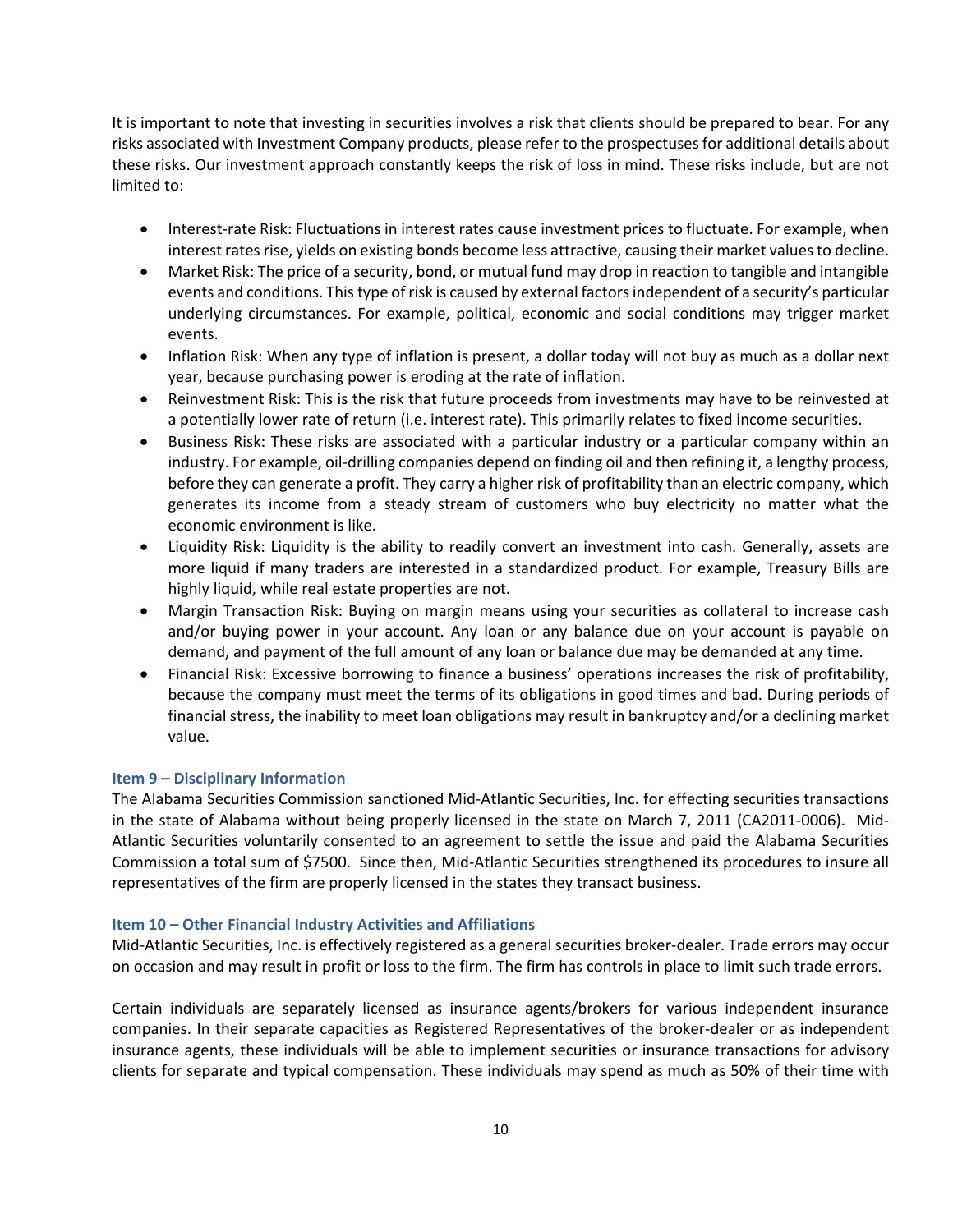these aforementioned non‐advisory activities. More information about an individual's activity is available the individual's Brochure Supplement (Part 2B of Form ADV).

For broker‐dealer services, the Adviser or its associated persons receives compensation for such transactions, where such compensation is separate and distinct from the Adviser's compensation related to its investment advisory services. From time to time, associated persons of the Adviser may recommend that clients buy or sell securities or investment products that the Adviser also owns. In such circumstances, the Adviser shall adhere to the firm's Code of Ethics.

All clients are advised that broker‐dealer services (including Private Placements and/or insurance) are separate from advisory services offered pursuant to this brochure, and advisors are compensated for making such recommendations. Clients are advised to carefully consider the conflicts disclosed above prior to engaging in such business.

Although we assist our clients in choosing a third party money manager on some platforms we are not compensated for the referral of clients to these third party money managers. We may, however, enter into solicitation agreements with other advisors where we are paid a referral fee. Please see Item 14 for more information.

Item 12 includes additional details regarding brokerage practices and related disclosures.

#### **Item 11 – Code of Ethics**

MAS has adopted a Code of Ethics for all supervised persons of the firm describing its high standard of business conduct, and fiduciary duty to its clients. The Code of Ethics includes provisions relating to the confidentiality of client information, a prohibition on insider trading, a prohibition of rumor mongering, restrictions on the acceptance of significant gifts and the reporting of certain gifts and business entertainment items, and personal securities trading procedures, among other things. All supervised persons at MAS must acknowledge the terms of the Code of Ethics annually, or as amended.

Advisors of MAS may buy or sell securities that are recommended to clients. MAS's employees and persons associated with MAS are required to follow the Code of Ethics. Subject to satisfying this policy and applicable laws, officers, directors and employees of MAS and its affiliates may trade for their own accounts in securities which are recommended to and/or purchased for MAS's clients. The Code of Ethics is designed to assure that the personal securities transactions, activities and interests of the employees of MAS will not interfere with (i) making decisions in the best interest of advisory clients and (ii) implementing such decisions while, at the same time, allowing employees to invest for their own accounts. Under the Code certain classes of securities have been designated as exempt transactions, based upon a determination that these would not materially interfere with the best interest of MAS's clients. In addition, the Code requires pre‐approval of many transactions, and restricts trading in close proximity to client trading activity. Nonetheless, because the Code of Ethics in some circumstances would permit employees to invest in the same securities as clients, there is a possibility that employees might benefit from market activity by a client. Employee trading is continually monitored under the Code of Ethics to reasonably prevent conflicts of interest between MAS and its clients.

Certain affiliated accounts may trade in the same securities with client accounts on an aggregated basis when consistent with MAS's obligation of best execution. In such circumstances, the affiliated and client accounts will share commission costs equally and receive securities at a total average price. MAS will retain records of the trade order (specifying each participating account) and its allocation, which will be completed prior to the entry of the aggregated order. Completed orders will be allocated as specified in the initial trade order. Partially filled orders will be allocated on a pro rata basis. Any exceptions will be explained on the order.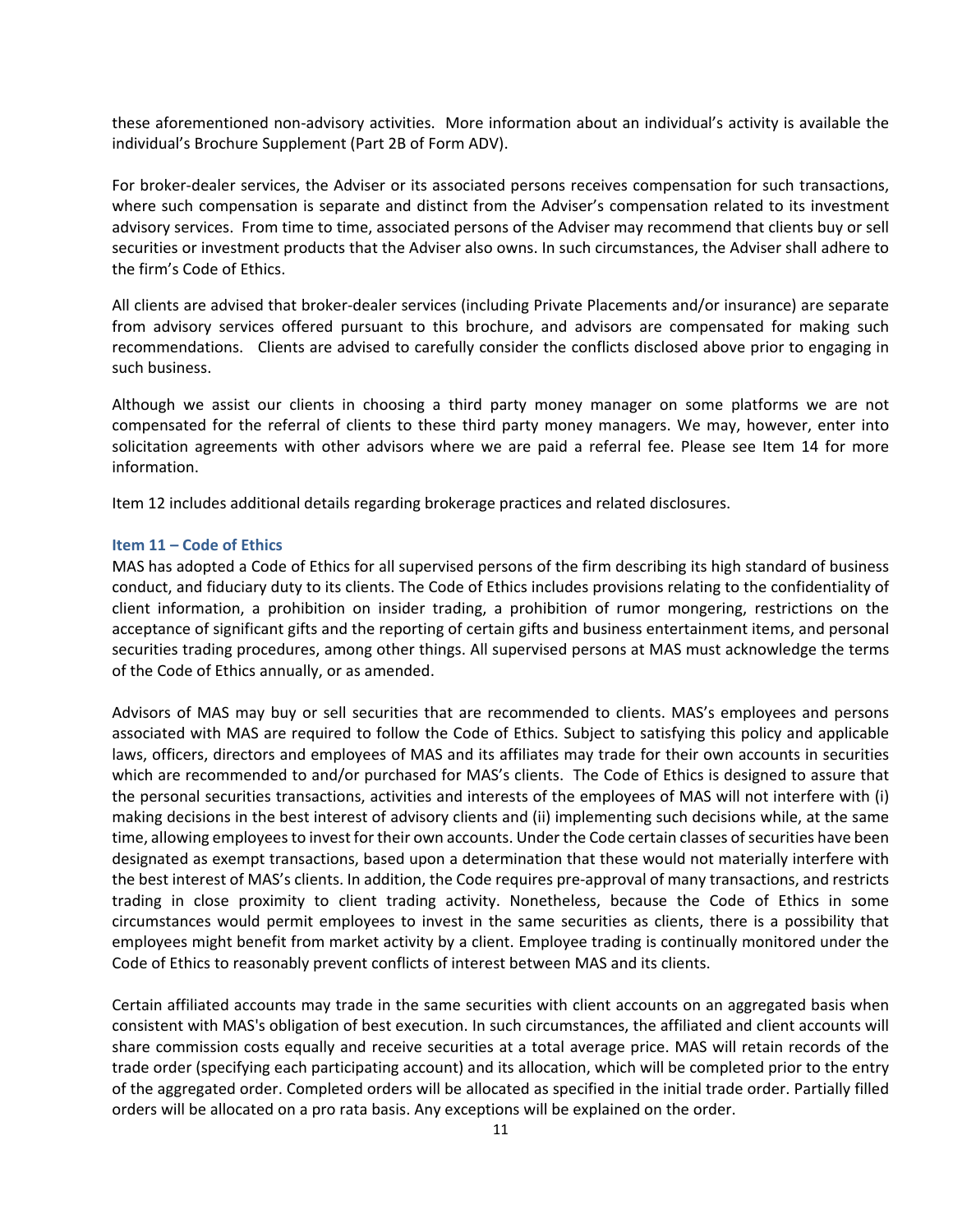MAS's clients or prospective clients may request a copy of the firm's Code of Ethics by contacting Buffa Powell at our main number.

#### **Item 12 – Brokerage Practices**

MAS allows client directed brokerage services but MAS recommends that clients open brokerage accounts with one of the following broker‐dealers:

- 1. Mid‐Atlantic Securities, Inc. Member FINRA/SIPC
- 2. Raymond James Financial Services, Inc. Member FINRA/SIPC

Advisors may suggest Mid‐Atlantic Securities broker‐dealer services to clients. Factors for such recommendation would be when transaction compensation is seen as a benefit to the client. For broker-dealer services, the Adviser or its associated persons receives compensation for such transactions, where such compensation is separate and distinct from Adviser's compensation related to its investment advisory services. Commissions paid to MAS for broker‐dealer services may be higher or lower than those obtainable from other brokers in return for those products and services. From time to time, associated persons of MAS recommend that clients buy or sell securities or investment products that the Adviser also owns. In such circumstances, Adviser shall adhere to the Code of Ethics.

MAS recommends that clients establish brokerage accounts with Raymond James, a FINRA registered broker‐ dealer, member SIPC, to maintain custody of clients' assets and to effect tradesfor their accounts. Although MAS recommends that clients establish accounts at Raymond James, it is the client's decision to custody assets with Raymond James. MAS is independently owned and operated and not affiliated with Raymond James.

For MAS client accounts maintained in its custody, Raymond James generally does not charge separately for custody services but is compensated by account holders through commissions and other transaction‐related or asset-based fees for securities trades that are executed through Raymond James or that settle into Raymond James accounts. Raymond James makes products and services available to MAS that benefit MAS but may not directly benefit its clients' accounts. Many of these products and services are used to service all or a substantial number of MAS accounts. Some of these products and services provided by Raymond James includes software and other technology that (i) provides access to client account data (such as trade confirmations and account statements); (ii) facilitates trade execution and allocates aggregated trade orders for multiple client accounts; (iii) provides research, pricing and other market data; (iv) facilitates payment of MAS fees from its clients' accounts; and (v) assists with back‐office functions, recordkeeping and client reporting.

On occasion, when consistent with MAS's obligation of best execution MAS will aggregate orders for a client's account with orders for other MAS clients for whom the transaction is appropriate, even though the accounts are individually managed. If more than one price is paid for securities in an aggregated transaction, each client participating in the transaction will typically receive the average price paid. Although this averaging is aimed at treating all participating clients fairly, it may adversely affect the results for any particular participating client. Partially filled orders will be allocated on a pro rata basis. Any exceptions will be explained on the order.

#### **Item 13 – Review of Accounts**

Accounts are assigned to Investment Advisors who are responsible for performing periodic reviews and consulting with the respective client. Following these reviews, reports are prepared to assist principals in supervising and monitoring the accounts. Factors that are considered include, but are not limited to the following: investment objectives, targeted allocation, current allocation, suitability, performance, number of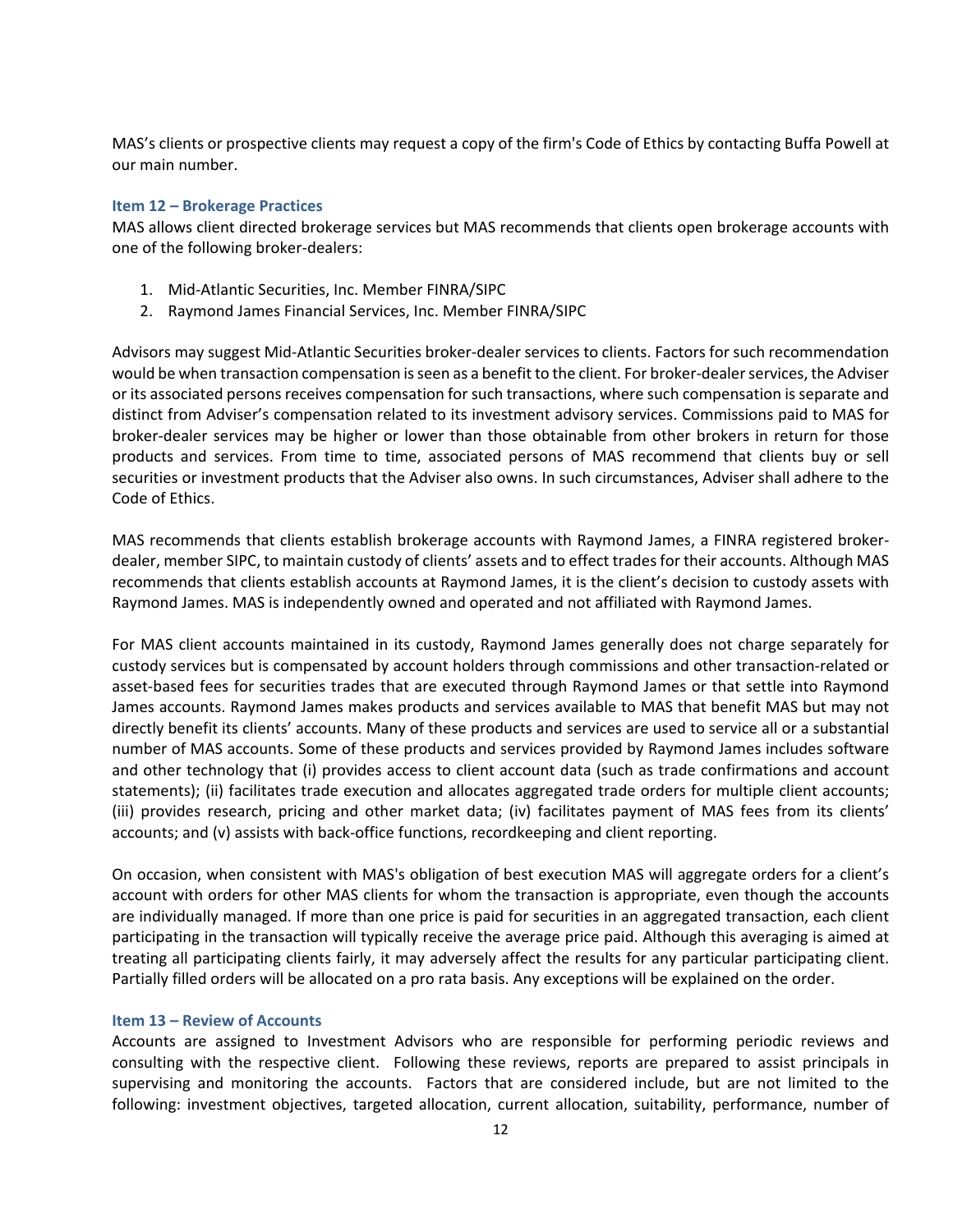trades, monthly distributions, concentrated positions, diversification, and outside holdings. Client agrees to inform the firm in writing of any material changes to the information included in the questionnaire or any other change in the client's financial circumstances that might affect the manner in which client's assets should be invested. Client may contact the firm during normal business hours to consult with the firm concerning the management of the client's account(s). All managed accounts are delivered at least quarterly written performance reports created by custodian. Item 15 containsinformation regarding the custody reports provided.

#### **Item 14 – Client Referrals and Other Compensation**

MAS does not directly or indirectly compensate any person who is not advisory personnel for client referrals. MAS has, however, entered into an agreement with another RIA to receive payment for client referrals. The solicitor's agreement entered into by MAS complies with SEC rule 206(4)-3 promulgated under the Investment Advisors Act of 1940. If a client is solicited by MAS, the other RIA will pay MAS a percentage of the management fees it collects as determined in the solicitor's agreement. A client who is solicited will receive an additional disclosure document specifically describing the arrangement and the compensation paid to the solicitor. MAS may enter into additional solicitor agreements in the future. If and when this occurs MAS will ensure that any such arrangement complies with SEC rule 206(4)-3 promulgated under the Investment Advisors Act of 1940.

#### **Item 15 – Custody**

MAS has constructive custody of client funds and securities due to the fact that we have the ability to deduct advisory fees from accounts. In accordance with custody rules, we will ensure that a qualified custodian maintains the account and that clients receive a quarterly account statement from the qualified custodian.

Clients should receive statements at least quarterly from Raymond James, the qualified custodian that holds and maintains your investment assets. MAS urges you to carefully review such statements.

MAS, through the Clearing Agent or its agent, will transmit to clients (and where appropriate to the applicable investment advisor) the following reports:

- trade confirmations reflecting all transactions in securities; provided, however, that periodic statements of account activity may be furnished in lieu of transaction by transaction confirmations to the extent and in the manner permitted by Rule 10b‐10 under the Exchange Act; and
- a statement of account activity at least quarterly.

#### **Item 16 – Investment Discretion**

MAS usually receives discretionary authority from the client at the outset of an advisory relationship to select the identity and amount of securities to be bought or sold. In all cases, such discretion is to be exercised in a manner consistent with the stated investment objectives for the particular client account. Clients must authorize such discretion in the fully executed advisory agreement. When selecting securities and determining amounts, MAS observes the investment policies, limitations and restrictions of the clients for which it advises. Investment guidelines and restrictions must be provided to MAS in writing.

Each client has the ability to impose reasonable restrictions on the management of their account, including the designation of particular securities or types of securities that should not be purchased for the account, or that should be sold if held in the account. If a client's instructions are unreasonable, or MAS, or, if applicable, an advisor believe that the instructions are inappropriate for the client, MAS will notify the client that unless the instructions are modified it may cancel the client's account. A client will not be able to provide instructions that prohibit or restrict the investment adviser of an open‐end or closed‐end mutual fund or ETF with respect to the purchase or sale of specific securities or types of securities within the mutual fund.